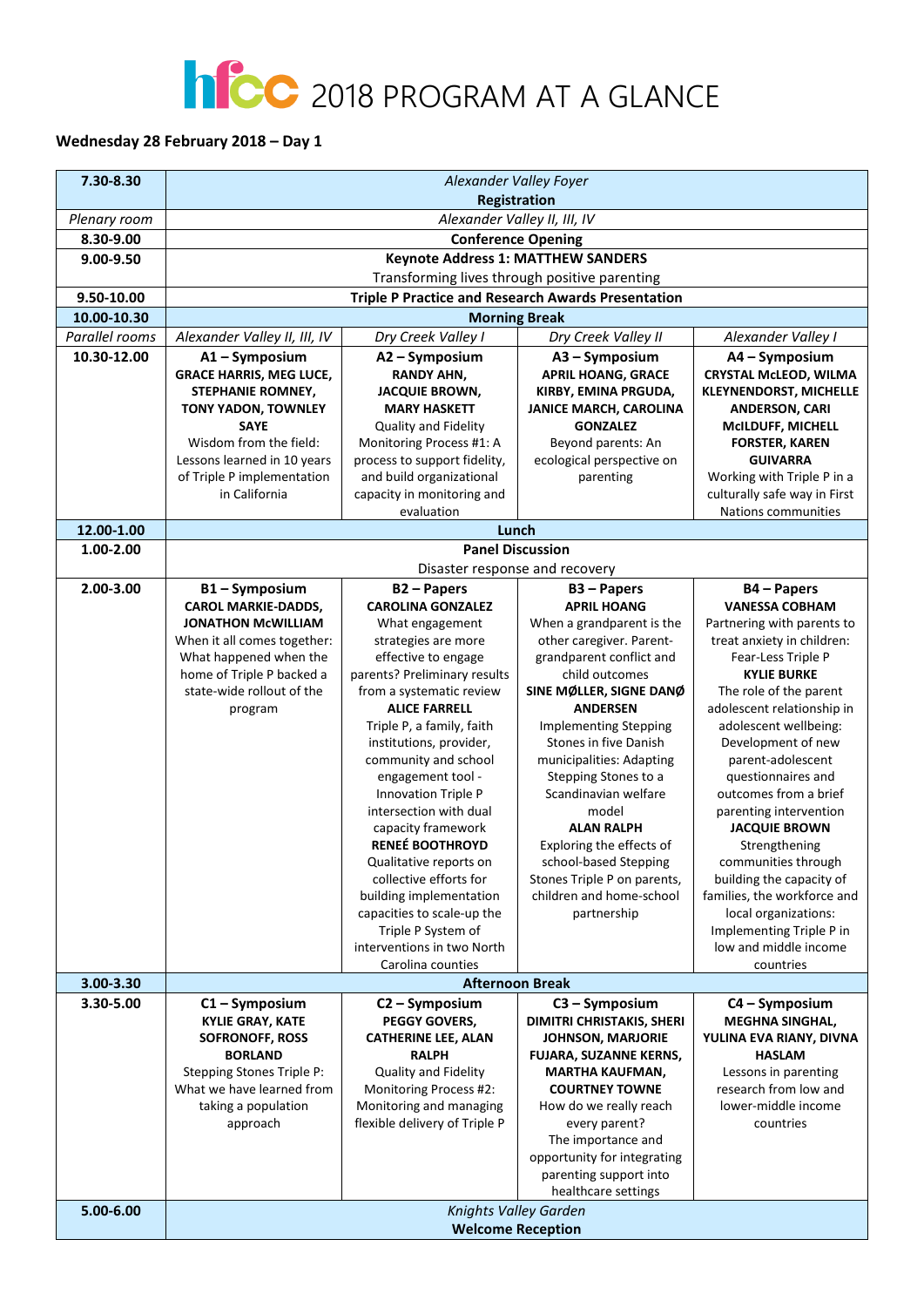| 8.00-8.30      | Alexander Valley Foyer                                                                   |                                                             |                                                                                              |                                                          |  |
|----------------|------------------------------------------------------------------------------------------|-------------------------------------------------------------|----------------------------------------------------------------------------------------------|----------------------------------------------------------|--|
|                | Registration                                                                             |                                                             |                                                                                              |                                                          |  |
| Plenary room   |                                                                                          | Alexander Valley II, III, IV                                |                                                                                              |                                                          |  |
| 8.30-9.30      | <b>Keynote Address 2: IRVIN WALLER</b>                                                   |                                                             |                                                                                              |                                                          |  |
|                |                                                                                          |                                                             | Smarter crime control: Investing in people-centered solutions to build safer communities     |                                                          |  |
| 9.30-10.00     |                                                                                          | <b>Invited Address 1: BARBARA STROUD</b>                    |                                                                                              |                                                          |  |
|                |                                                                                          |                                                             | Honoring cultural difference in the mental health, child welfare and foster care systems     |                                                          |  |
| 10.00-10.30    |                                                                                          |                                                             | <b>Morning Break</b>                                                                         |                                                          |  |
| Parallel rooms | Alexander Valley II, III, IV                                                             | Dry Creek Valley I                                          | Dry Creek Valley II                                                                          | Alexander Valley I                                       |  |
| 10.30-12.00    | D1-Symposium                                                                             | D2-Symposium                                                | D3-Symposium                                                                                 | D4 - Symposium                                           |  |
|                | JENNA McWILLIAM, SINE                                                                    | ALAN RALPH, WILLEMIJN                                       | <b>DEBBIE CURLEY, GRACE</b><br><b>HARRIS, RANDY AHN</b>                                      | <b>GRACE KIRBY, KAREN</b>                                |  |
|                | MØLLER, SIGNE DANØ<br>ANDERSEN, MARSHALL                                                 | <b>ROORDA, CECILE</b><br>WINKELMAN, JACQUIE                 | Building child behavior                                                                      | TURNER, SHAWNA LEE,<br><b>MELISSA LEE, SUSAN</b>         |  |
|                | <b>TYSON</b>                                                                             | <b>BROWN</b>                                                | management skills in                                                                         | O'NEILL, WANDA DAVIS                                     |  |
|                | Triple P as a community-                                                                 | Parenting adolescents:                                      | incarcerated parents                                                                         | Importance of early years:                               |  |
|                | wide approach: How to get                                                                | Results, implementation                                     |                                                                                              | Opportunities for early                                  |  |
|                | started                                                                                  | and adaptation in three                                     |                                                                                              | identification, prevention,                              |  |
|                |                                                                                          | successful Triple P                                         |                                                                                              | professional and parent                                  |  |
|                |                                                                                          | demonstrations: Diverse                                     |                                                                                              | support                                                  |  |
|                |                                                                                          | populations in the<br>Netherlands, communities              |                                                                                              |                                                          |  |
|                |                                                                                          | in South Africa, and parents                                |                                                                                              |                                                          |  |
|                |                                                                                          | of adolescents with                                         |                                                                                              |                                                          |  |
|                |                                                                                          | developments disabilities                                   |                                                                                              |                                                          |  |
| 12.00-1.00     | Lunch                                                                                    |                                                             |                                                                                              |                                                          |  |
| 1.00-2.00      | <b>Keynote Address 3: STEPHANIE JONES</b>                                                |                                                             |                                                                                              |                                                          |  |
|                |                                                                                          |                                                             | Frontiers in the science and practice of social-emotional learning in preschools and schools |                                                          |  |
| 2.00-3.00      | $E1 - Symposition$                                                                       | $E2 - Papers$                                               | E3 - Symposium                                                                               | $E4 - Papers$                                            |  |
|                | <b>RANDY AHN, CARLA</b>                                                                  | <b>EMILIE CHAREST</b>                                       | <b>KAREN TURNER, CAROL</b>                                                                   | <b>MARIANA LOYA</b>                                      |  |
|                | DENNER, WANDA DAVIS<br><b>Enhancing Triple P with</b>                                    | Predictors of practitioner<br>self-efficacy in delivering   | <b>METZLER, JONATHON</b><br>McWILLIAM, SABINE                                                | Implementing Triple P in<br>Ciudad Juarez, a border city |  |
|                | community supports: Birth                                                                | evidence-based programs                                     | <b>BAKER</b>                                                                                 | <b>MARIE-HÉLÈNE GAGNÉ</b>                                |  |
|                | to $5$                                                                                   | to children, youth or                                       | Parenting support in an age                                                                  | <b>Effects of Primary Care and</b>                       |  |
|                |                                                                                          | families                                                    | of technology: Parent                                                                        | Group Triple P in a French-                              |  |
|                |                                                                                          | <b>MARY HASKETT</b>                                         | engagement and outcomes                                                                      | Canadian context                                         |  |
|                |                                                                                          | Practitioners' reports of                                   | from the implementation of                                                                   | <b>JACQUELINE MCGANN</b>                                 |  |
|                |                                                                                          | barriers and facilitators to<br>use of Triple P in a state- | Triple P Online                                                                              | Our journey thus far: The<br>Children's Aid Society of   |  |
|                |                                                                                          | wide adoption of the                                        |                                                                                              | Oxford County's Child and                                |  |
|                |                                                                                          | program                                                     |                                                                                              | <b>Family Support Services</b>                           |  |
|                |                                                                                          | <b>MARIE-KIM CÔTÉ</b>                                       |                                                                                              | <b>Team and Programing</b>                               |  |
|                |                                                                                          | A longitudinal study on the                                 |                                                                                              | Development                                              |  |
|                |                                                                                          | implementation of Triple P:                                 |                                                                                              |                                                          |  |
|                |                                                                                          | Changes in practitioners'                                   |                                                                                              |                                                          |  |
| 3.00-3.30      |                                                                                          | perspectives                                                |                                                                                              |                                                          |  |
| 3.30-5.00      | <b>Afternoon Break</b><br>$F2 - Symposition$<br>$F3 - Symposition$<br>$F4 - Symposition$ |                                                             |                                                                                              |                                                          |  |
|                | $F1 - Symposition$<br><b>CAROL METZLER, DIMITRI</b>                                      | <b>WILLIAM ALDRIDGE,</b>                                    | LEANNE WINTER, ALINA                                                                         | <b>MARGARET WESTON,</b>                                  |  |
|                | <b>CHRISTAKIS, JULIE RUSBY,</b>                                                          | RENEÉ BOOTHROYD,                                            | <b>MORAWSKA, KERRI</b>                                                                       | FAHIMA SAEID, AREEJ ARIF                                 |  |
|                | <b>RON PRINZ</b>                                                                         | REBECCA ROPPOLO, JULIE                                      | <b>McPHERSON</b>                                                                             | Delivering evidence-based                                |  |
|                | Providing parenting                                                                      | CHIN, ROBIN JENKINS,                                        | Baby Triple P: Latest                                                                        | parenting interventions to                               |  |
|                | supports within pediatric                                                                | <b>NICOLE YOUNG</b>                                         | findings from research                                                                       | refugee background                                       |  |
|                | primary care: Perspectives<br>of pediatricians and                                       | Developing capacity to<br>successfully scale Triple P:      | aimed at giving babies the                                                                   | families, empowering<br>communities and building         |  |
|                | parents, outcomes of                                                                     | The North Carolina                                          | best start in life through                                                                   | sustainability: Learnings                                |  |
|                | training pediatricians, and                                                              | <b>Implementation Capacity</b>                              | enhancing parents'                                                                           | from Aotearoa New                                        |  |
|                | predictors of                                                                            | for Triple P Project                                        | knowledge, skills and<br>confidence in early                                                 | Zealand                                                  |  |
|                | implementation                                                                           |                                                             | parenting practices                                                                          |                                                          |  |
|                |                                                                                          |                                                             | alongside supporting their                                                                   |                                                          |  |
|                |                                                                                          |                                                             | mental and emotional well-                                                                   |                                                          |  |
|                |                                                                                          |                                                             | being                                                                                        |                                                          |  |
| 7.00-11.00     | Vintners Inn                                                                             |                                                             |                                                                                              |                                                          |  |
|                | <b>Conference Dinner</b>                                                                 |                                                             |                                                                                              |                                                          |  |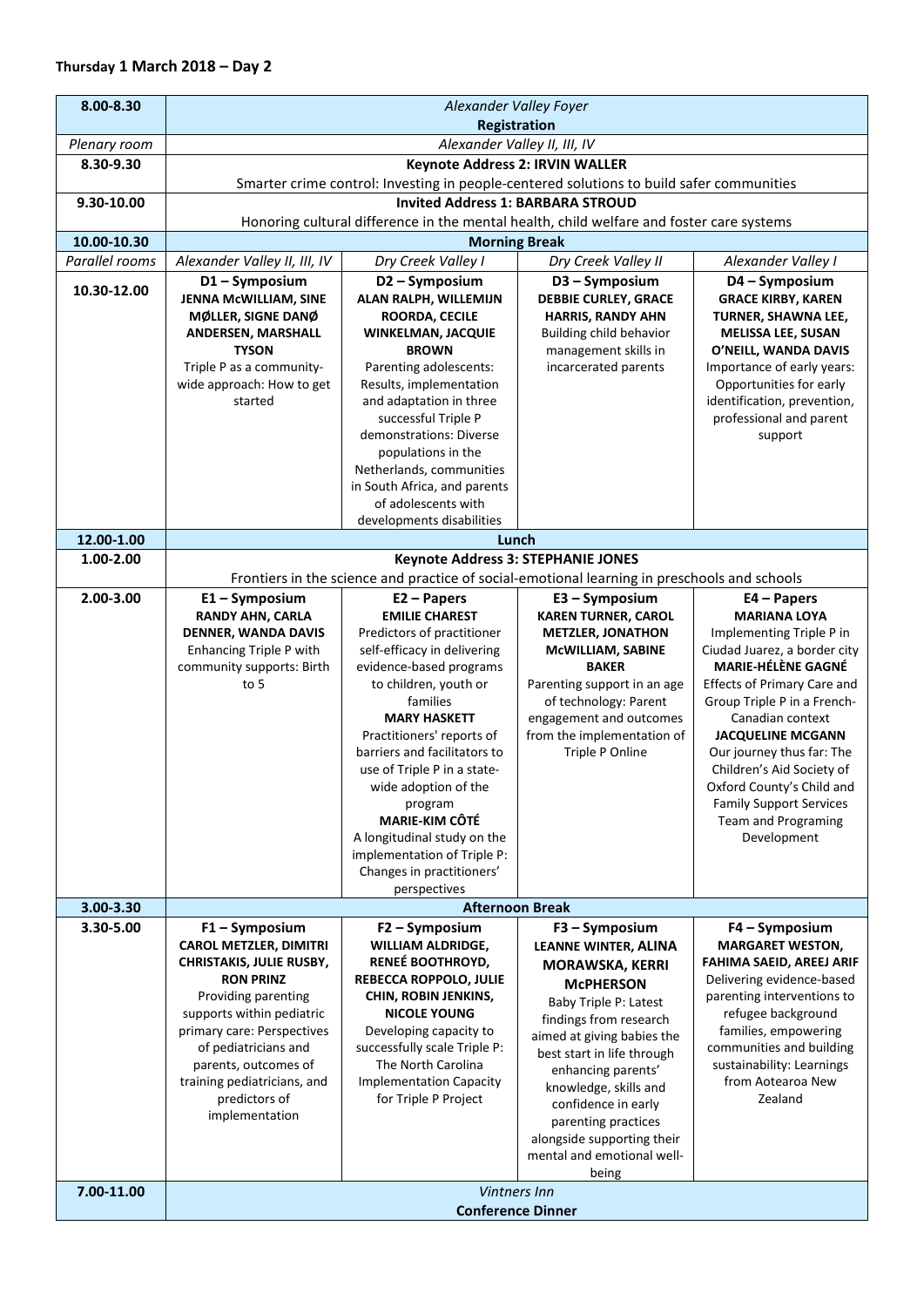| 8.30-9.00      | Alexander Valley Foyer                                                                                                                 |                                                            |                                                                                               |                                                        |  |
|----------------|----------------------------------------------------------------------------------------------------------------------------------------|------------------------------------------------------------|-----------------------------------------------------------------------------------------------|--------------------------------------------------------|--|
| Plenary room   | <b>Registration</b><br>Alexander Valley II, III, IV                                                                                    |                                                            |                                                                                               |                                                        |  |
| 9.00-10.00     |                                                                                                                                        |                                                            |                                                                                               |                                                        |  |
|                | Keynote Address 4: EMADA TINGIRIDES                                                                                                    |                                                            |                                                                                               |                                                        |  |
|                | Community Safety Partnership: Relationship based policing - learning about forgiveness and understanding<br>the culture of communities |                                                            |                                                                                               |                                                        |  |
|                |                                                                                                                                        |                                                            |                                                                                               |                                                        |  |
| 10.00-10.30    |                                                                                                                                        | <b>Invited Address 2: WILLIAM ALDRIDGE</b>                 |                                                                                               |                                                        |  |
|                | Local capacity for Triple P scale-up and sustainability: Collaborative applications of implementation science                          |                                                            |                                                                                               |                                                        |  |
|                | over the next decade<br><b>Morning Break</b>                                                                                           |                                                            |                                                                                               |                                                        |  |
| 10.30-11.00    |                                                                                                                                        |                                                            |                                                                                               |                                                        |  |
| Parallel rooms | Alexander Valley II, III, IV                                                                                                           | Dry Creek Valley I                                         | Dry Creek Valley II                                                                           | Alexander Valley I                                     |  |
| 11.00-12.00    | $G1 - Papers$                                                                                                                          | G2 - Papers                                                | G3 - Papers                                                                                   | G4 - Round table                                       |  |
|                | <b>MARY HASKETT</b>                                                                                                                    | <b>SABINE BAKER</b>                                        | <b>CHERI SHAPIRO</b>                                                                          | discussion                                             |  |
|                | Triple P Seminars delivered                                                                                                            | Parents' experiences with                                  | Centers of excellence:                                                                        | CARI MCILDUFF, MICHELL                                 |  |
|                | in shelters: Perceptions of                                                                                                            | encouraging healthy habits                                 | Supporting implementation                                                                     | <b>FORSTER, KAREN</b>                                  |  |
|                | parents experiencing                                                                                                                   | in young children: An                                      | of evidence-based                                                                             | <b>GUIVARRA, CRYSTAL</b>                               |  |
|                | homelessness                                                                                                                           | Australian cross-sectional                                 | interventions in the United                                                                   | MCLEOD, WILMA                                          |  |
|                | RHONDA VAN ALLEN,                                                                                                                      | parent survey                                              | <b>States</b><br><b>RENEÉ BOOTHROYD</b>                                                       | <b>KLEYNENDORST, MICHELLE</b>                          |  |
|                | <b>CARRIE OUIMET,</b>                                                                                                                  | <b>ALINA MORAWSKA</b>                                      |                                                                                               | <b>ANDERSON, KAREN</b>                                 |  |
|                | <b>CHRISTINE STEER</b>                                                                                                                 | Positive Parenting For                                     | Systems thinking for co-<br>creation: Exploring locus of                                      | <b>TURNER</b>                                          |  |
|                | Accessibility to evidence-                                                                                                             | Healthy Living (Triple P):                                 |                                                                                               | Sharing insights and future<br>directions for Triple P |  |
|                | based parenting support<br>with an at-risk population                                                                                  | Preliminary findings from a<br>randomized controlled trial | responsibility for                                                                            | implementation in First                                |  |
|                | <b>EMINA PRGUDA</b>                                                                                                                    |                                                            | implementation capacity in<br>multi-level systems                                             | Nations communities                                    |  |
|                | Parenting in the criminal                                                                                                              | of a brief group program<br>for parents of children with   | <b>ERIN TEBBEN</b>                                                                            |                                                        |  |
|                | justice system context: The                                                                                                            | type 1 diabetes                                            | Flexibility with fidelity:                                                                    |                                                        |  |
|                | role of parenting                                                                                                                      | <b>JULIE RUSBY</b>                                         | Triple P implementation                                                                       |                                                        |  |
|                | interventions                                                                                                                          | Parenting factors                                          | within a large community                                                                      |                                                        |  |
|                |                                                                                                                                        | influencing teenage                                        | mental health agency                                                                          |                                                        |  |
|                |                                                                                                                                        | drinking and marijuana use                                 |                                                                                               |                                                        |  |
|                |                                                                                                                                        | in U.S. rural and suburban                                 |                                                                                               |                                                        |  |
|                |                                                                                                                                        | communities                                                |                                                                                               |                                                        |  |
| 12.00-1.00     | Lunch                                                                                                                                  |                                                            |                                                                                               |                                                        |  |
| 1.00-2.00      |                                                                                                                                        | Keynote Address 5: DARRELL ARMSTRONG                       |                                                                                               |                                                        |  |
|                |                                                                                                                                        |                                                            | Congregational Home Visiting: How houses of worship can promote parental-infant mental health |                                                        |  |
| 2.00-3.30      | H1-Symposium                                                                                                                           | H <sub>2</sub> - Symposium                                 | H3-Symposium                                                                                  | H4 - Symposium                                         |  |
|                | <b>NICOLE YOUNG, DAVID</b>                                                                                                             | TIMOTHY JONES, JENNIFER                                    | <b>OSCAR GOMEZ, TOWNLEY</b>                                                                   | DIVNA HASLAM, DANA                                     |  |
|                | <b>BRODY, DEBORAH PINEDA,</b>                                                                                                          | <b>SCHROEDER, CRYSTAL</b>                                  | SAYE, KERI PESANTI                                                                            | SHESHKO, CATHERINE LEE,                                |  |
|                | <b>RANDY AHN</b>                                                                                                                       | <b>KELLY</b>                                               | Supporting non-clinical staff                                                                 | <b>ANIA FILUS, STEPHANIE</b>                           |  |
|                | Triple P Santa Cruz County:                                                                                                            | Integrating Triple P and                                   | in the implementation of                                                                      | <b>ROMNEY</b>                                          |  |
|                | An effective population-                                                                                                               | trauma informed care in                                    | Triple P                                                                                      | Supporting vulnerable                                  |  |
|                | based approach to                                                                                                                      | rural Appalachian counties                                 |                                                                                               | families in high-income                                |  |
|                | strengthening families                                                                                                                 | of North Carolina                                          |                                                                                               | countries                                              |  |
| 3.30-4.00      | <b>Afternoon Break</b>                                                                                                                 |                                                            |                                                                                               |                                                        |  |
| 4.00-5.00      |                                                                                                                                        | <b>Invited Address 3: RON PRINZ</b>                        |                                                                                               |                                                        |  |
|                | The public health challenge of substance misuse: How does parenting support fit?                                                       |                                                            |                                                                                               |                                                        |  |
|                | Panel Discussion: WILLIAM ALDRIDGE, EMADA TINGIRIDES, MATTHEW SANDERS                                                                  |                                                            |                                                                                               |                                                        |  |
| 5.00-5.15      | <b>Conference Close</b>                                                                                                                |                                                            |                                                                                               |                                                        |  |